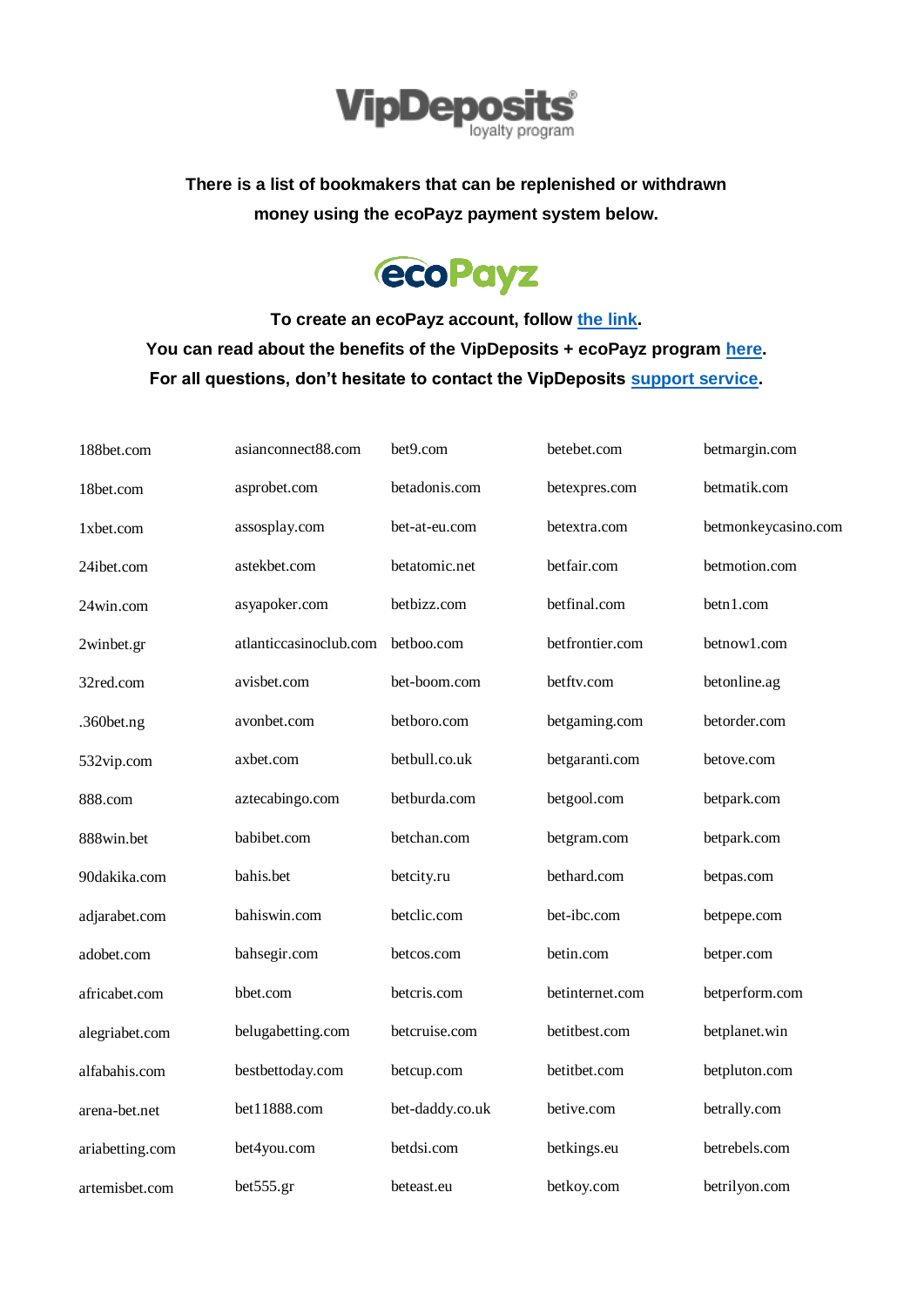| bets10.com      | bizonbet.com         | dafabet.com        | herabetting.com | ligbet.com      |
|-----------------|----------------------|--------------------|-----------------|-----------------|
| bets34.com      | boawin.com           | deparbet.com       | hiltonbets.com  | lightbet.com    |
| betsafe.com     | bombabet.com         | dotabet.com        | hiperbet.com    | lsbet.com       |
| betsamba1.com   | br.betboo.com        | easybet.com        | hititbet.com    | lucky2u.net     |
| betsamerica.com | bt-dns.com           | easysportbet.co.uk | ibet789.com     | makaobet.com    |
| betsat.com      | bumbet.com           | efbet.com          | ikibu.com       | malpasbets.com  |
| betsbet.com     | bwin.be              | enbet.com          | imajbet.com     | manbetx.uk      |
| betsix.com      | bwin.com             | esporbet.com       | intbet.com      | marathonbet.com |
| betsolute.com   | bwin.dk              | euromooncasino.com | interbahis.com  | marathonbet.it  |
| betsonic.com    | bwin.es              | exbinog.com        | intertops.com   | marathonbet.se  |
| betspawn.com    | bwin.fr              | exclusivebet.com   | interwetten.com | marsbet.co.uk   |
| betsson.com*    | bwin.it              | exclusivebeteu.com | intragame.com   | marsbet.com     |
| betstars.com    | bybet.com            | favbet.com         | istbet.com      | marsbet12.com   |
| bettap.com      | campeonbet.com       | fetbet.com         | jackpot.pe      | marsbetpro.com  |
| bettend.com     | carrybet.com         | forvetbet.com      | jasminbet.com   | marsbetting.com |
| bettilt.com     | cashago.com          | galaxysports.com   | jetbull.com     | masters-bet.com |
| bettogo.com     | casinocashpalace.com | getbet777.com      | jexbet.com      | masters-bet.com |
| betturka103.com | casinosahara.com     | gizabet.com        | jippy.me        | matrixbet.com   |
| betvictor.com   | casinotriomphe.com   | goalbet.com        | johnbet.com     | melbet.com      |
| betvole.com     | casino-x.com         | goalbetint.com     | jojobet.com     | melitabingo.com |
| betway.com      | cirobet.com          | gogawi.com         | joycasino.com   | meritroyal.bet  |
| betworld.com    | club178.com          | golden90.com       | justbet.cx      | middlebet.com   |
| betyap.com      | coinbet24.com        | golero.com         | justinbet.com   | mislibet.com    |
| betyol.com      | colinbet.com         | golymillon.com     | karyabet.com    | mostbet.com     |
| betzone90.com   | coliseumbet.com      | gorabet.com        | kavbet.com      | mr.bet          |
| bexbet.com      | coral.co.uk          | grandroyalbet.com  | klasgaming.com  | mrbahis.com     |
| bidluck.eu      | coronabet.com        | grbets.com         | kozbet.com      | mrcasinos.com   |
| bingoers.com    | cresusvip.com        | grosbet.com        | kudibet.com     | mrringo.com     |
| bixbet.com      | dadbet.com           | guts.com           | leonbets.ru     | mybahis.com     |